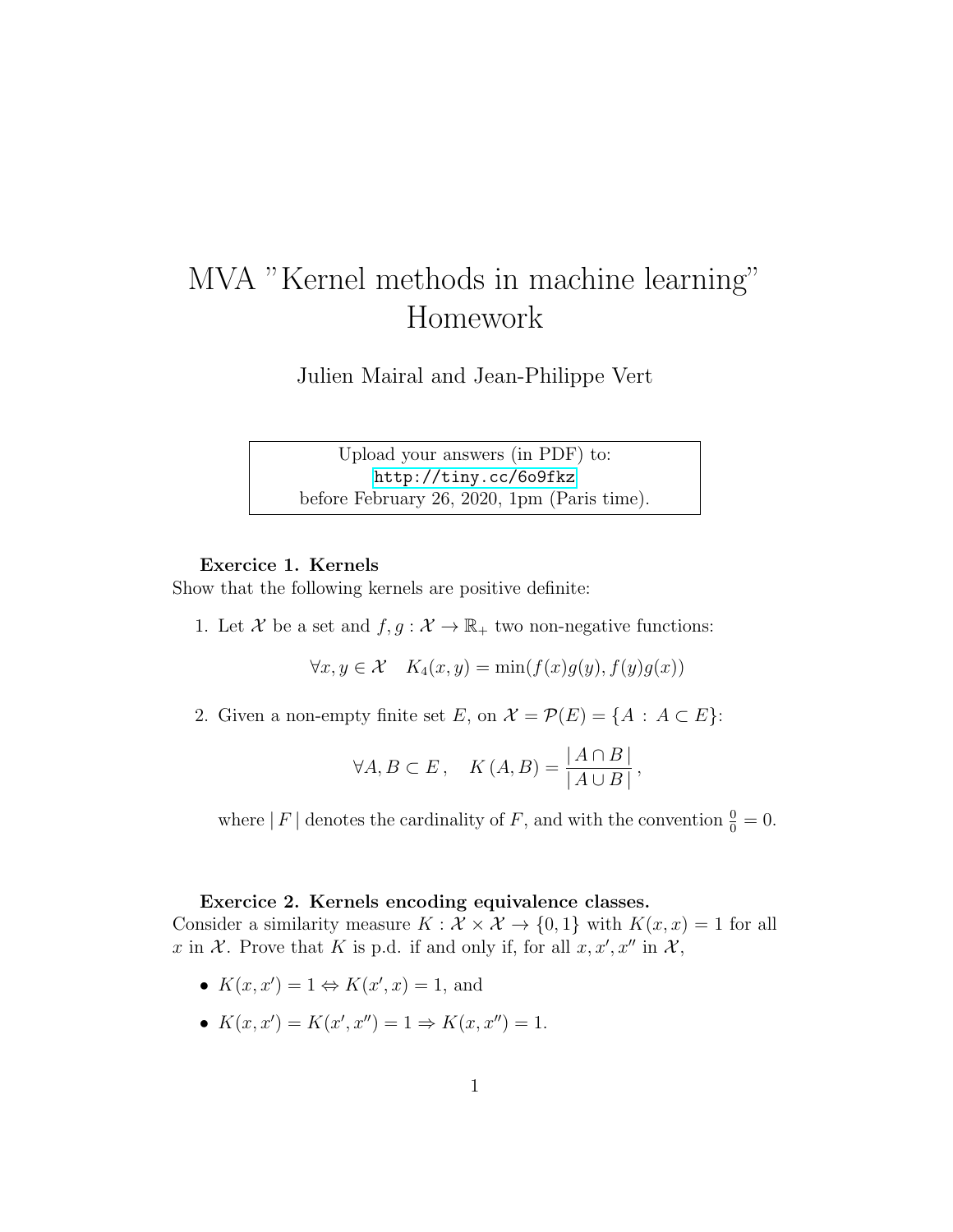## Exercice 3. COCO

Given two sets of real numbers  $X = (x_1, \ldots, x_n) \in \mathbb{R}^n$  and  $Y = (y_1, \ldots, y_n) \in$  $\mathbb{R}^n$ , the covariance between X and Y is defined as

$$
cov_n(X,Y) = \mathbf{E}_n(XY) - \mathbf{E}_n(X)\mathbf{E}_n(Y),
$$

where  $\mathbf{E}_n(U) = (\sum_{i=1}^n u_i)/n$ . The covariance is useful to detect linear relationships between  $X$  and  $Y$ . In order to extend this measure to potential nonlinear relationships between  $X$  and  $Y$ , we consider the following criterion:

$$
C_n^K(X,Y) = \max_{f,g \in \mathcal{B}_K} cov_n(f(X), g(Y)),
$$

where K is a positive definite kernel on  $\mathbb{R}, \mathcal{B}_K$  is the unit ball of the RKHS of K, and  $f(U) = (f(u_1), \ldots, f(u_n))$  for a vector  $U = (u_1, \ldots, u_n)$ .

- 1. Express simply  $C_n^K(X,Y)$  for the linear kernel  $K(a,b) = ab$ .
- 2. For a general kernel K, express  $C_n^K(X, Y)$  in terms of the Gram matrices of  $X$  and  $Y$ .

#### Exercice 4. Dual coordinate ascent algorithms for SVMs

We recall the primal formulation of SVMs seen in the class (slide 148).

$$
\min_{f \in \mathcal{H}} \frac{1}{n} \sum_{i=1}^{n} \max(0, 1 - y_i f(\mathbf{x}_i)) + \lambda \|f\|_{\mathcal{H}}^2,
$$

and its dual formulation (slide 158)

$$
\max_{\alpha \in \mathbb{R}^n} 2\alpha^{\top} \mathbf{y} - \alpha^{\top} \mathbf{K} \alpha \quad \text{such that} \quad 0 \le y_i \alpha_i \le \frac{1}{2\lambda n}, \text{ for all } i.
$$

- 1. The coordinate ascent method consists of iteratively optimizing with respect to one variable, while fixing the other ones. Assuming that you want to maximize the dual by following this approach. Find (and justify) the update rule for  $\alpha_j$ .
- 2. Consider now the primal formulation of SVMs with intercept

$$
\min_{f \in \mathcal{H}, b \in \mathbb{R}} \frac{1}{n} \sum_{i=1}^{n} \max(0, 1 - y_i(f(\mathbf{x}_i) + b)) + \lambda \|f\|_{\mathcal{H}}^2,
$$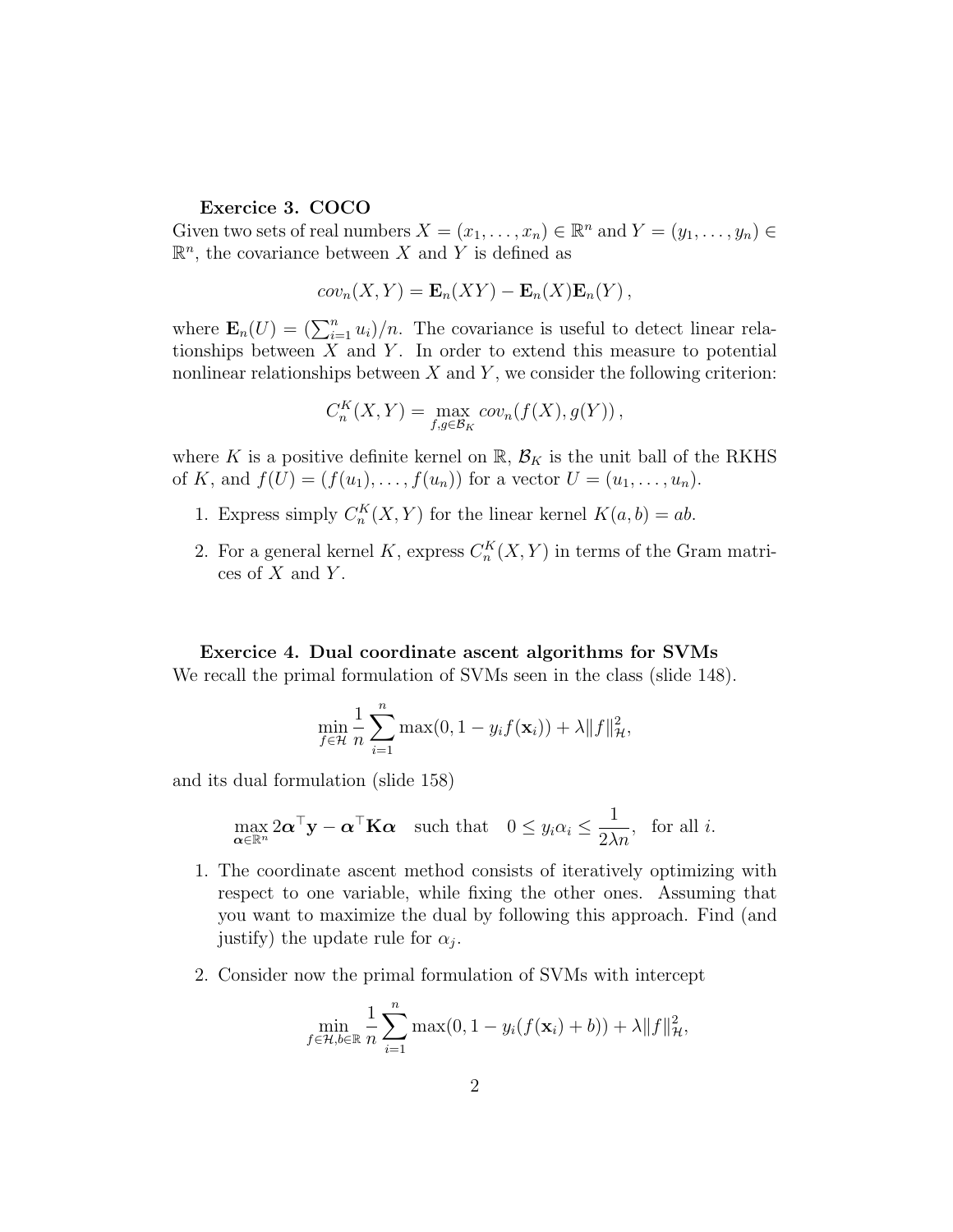Can we still apply the representer theorem? Why? Derive the corresponding dual formulation by using Lagrangian duality. Can we apply the coordinate ascent method to this dual? If yes, what are the update rules?

3. Consider a coordinate ascent method to this dual that consists of updating two variables  $(\alpha_i, \alpha_j)$  at a time (while fixing the  $n-2$  other variables). What are the update rules for these two variables?

#### Exercice 5. Duality

Let  $(x_1, y_1), \ldots, (x_n, y_n)$  a training set of examples where  $x_i \in \mathcal{X}$ , a space endowed with a positive definite kernel K, and  $y_i \in \{-1, 1\}$ , for  $i = 1, \ldots, n$ .  $\mathcal{H}_K$  denotes the RKHS of the kernel K. We want to learn a function f:  $\mathcal{X} \mapsto \mathbb{R}$  by solving the following optimization problem:

$$
\min_{f \in \mathcal{H}_K} \frac{1}{n} \sum_{i=1}^n \ell_{y_i} \left( f(x_i) \right) \quad \text{such that} \quad || f ||_{\mathcal{H}_K} \leq B \,, \tag{1}
$$

where  $\ell_y$  is a convex loss functions (for  $y \in \{-1, 1\}$ ) and  $B > 0$  is a parameter.

1. Show that there exists  $\lambda \geq 0$  such that the solution to problem (??) can be found be solving the following problem:

$$
\min_{\alpha \in \mathbb{R}^n} R(K\alpha) + \lambda \alpha^\top K\alpha \,,\tag{2}
$$

where K is the  $n \times n$  Gram matrix and  $R : \mathbb{R}^n \to \mathbb{R}$  should be explicited.

- 2. Compute the Fenchel-Legendre transform<sup>[1](#page-2-0)</sup>  $R^*$  of R in terms of the Fenchel-Legendre transform  $\ell_y^*$  of  $\ell_y$ .
- 3. Adding the slack variable  $u = K\alpha$ , the problem (??) can be rewritten as a constrained optimization problem:

$$
\min_{\alpha \in \mathbb{R}^n, u \in \mathbb{R}^n} R(u) + \lambda \alpha^{\top} K \alpha \quad \text{such that} \quad u = K \alpha. \tag{3}
$$

$$
f^*(u) = \sup_{x \in \mathbb{R}^N} x^\top u - f(x).
$$

<span id="page-2-0"></span><sup>&</sup>lt;sup>1</sup>For any function  $f : \mathbb{R}^N \to \mathbb{R}$ , the Fenchel-Legendre transform (or convex conjugate) of f is the function  $f^* : \mathbb{R}^N \to \mathbb{R}$  defined by